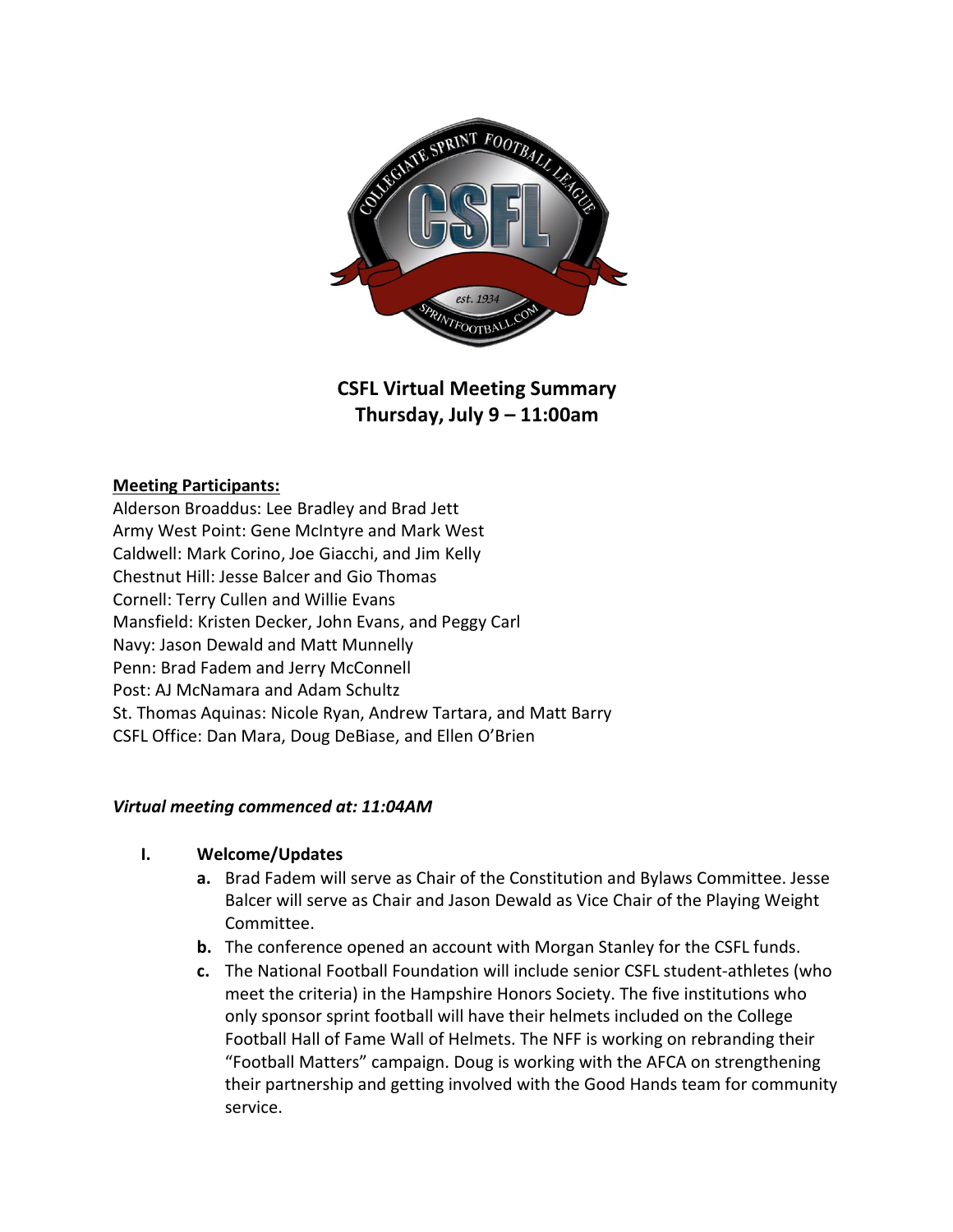**d.** The Ivy League announced that no athletics competition will take place during the Fall 2020 semester.

## **II. Institutional Updates – Fall 2020**

- **a.** Alderson Broaddus: AB is considering postponing the Fall season. They are in favor of moving sprint football to the Spring semester as well. They plan to test student-athletes upon their return to the institution. A decision has not been made regarding ongoing testing.
- **b.** Army West Point: Army is allowed to play teams outside of the conference if it does not involve overnights or plane trips.
- **c.** Caldwell: The CACC has not made a decision regarding the Fall 2020 season. If Caldwell cannot play in the Fall, they are interested in trying to play sprint football in the Spring. They do not plan on conducting testing at this time. If the NCAA strongly recommends testing in order for competition to take place, major financial concerns will arise.
- **d.** Chestnut Hill: Chestnut Hill plans to test all students upon return to campus as well as continual screening. If the NCAA strongly recommends testing in order for competition to take place, major financial concerns will arise.
- **e.** Cornell: Playing sprint football in the Spring is an option if enough teams are available. Teams will be able to practice and workout during the Fall semester. Cornell will not be permitted to stay overnight for athletics competition in the Spring. Single day trips would be possible against Penn, Mansfield, Army, STAC, Caldwell, and Chestnut Hill.
- **f.** Mansfield: The PSAC Board of Directors meets on Tuesday. Mansfield does not plan to conduct testing. They are emphasizing personal responsibility and monitoring. They will have temperature and screening checks prior to practice and competition. If testing is required, they will probably cancel all sports.
- **g.** Navy: Navy will test students upon arrival on campus. After two weeks of restriction of movement (ROM), students will be tested again. Weekly testing will begin once practice starts. Overnight travel and plane trips will not be permitted. They are not permitted to play against schools who do not conduct testing.
- **h.** Penn: No Fall sports competition.
- **i.** Post: Post will conduct classes online and phase in the return of athletes based on seasons of competition. Fall student-athletes will return on August 30<sup>th</sup>. Returning student-athletes must bring proof of a negative COVID-19 test. They will be partnering with a local hospital to conduct testing. There have been conversations about not playing sprint football this year. A decision should be made within the next week.
- **j.** St. Thomas Aquinas: STAC is still planning to play sports in the Fall, however, that may change as the conference makes its decision. They plan on screening student-athletes and to provide those reports to opponents before traveling. If the NCAA strongly recommends testing in order for competition to take place,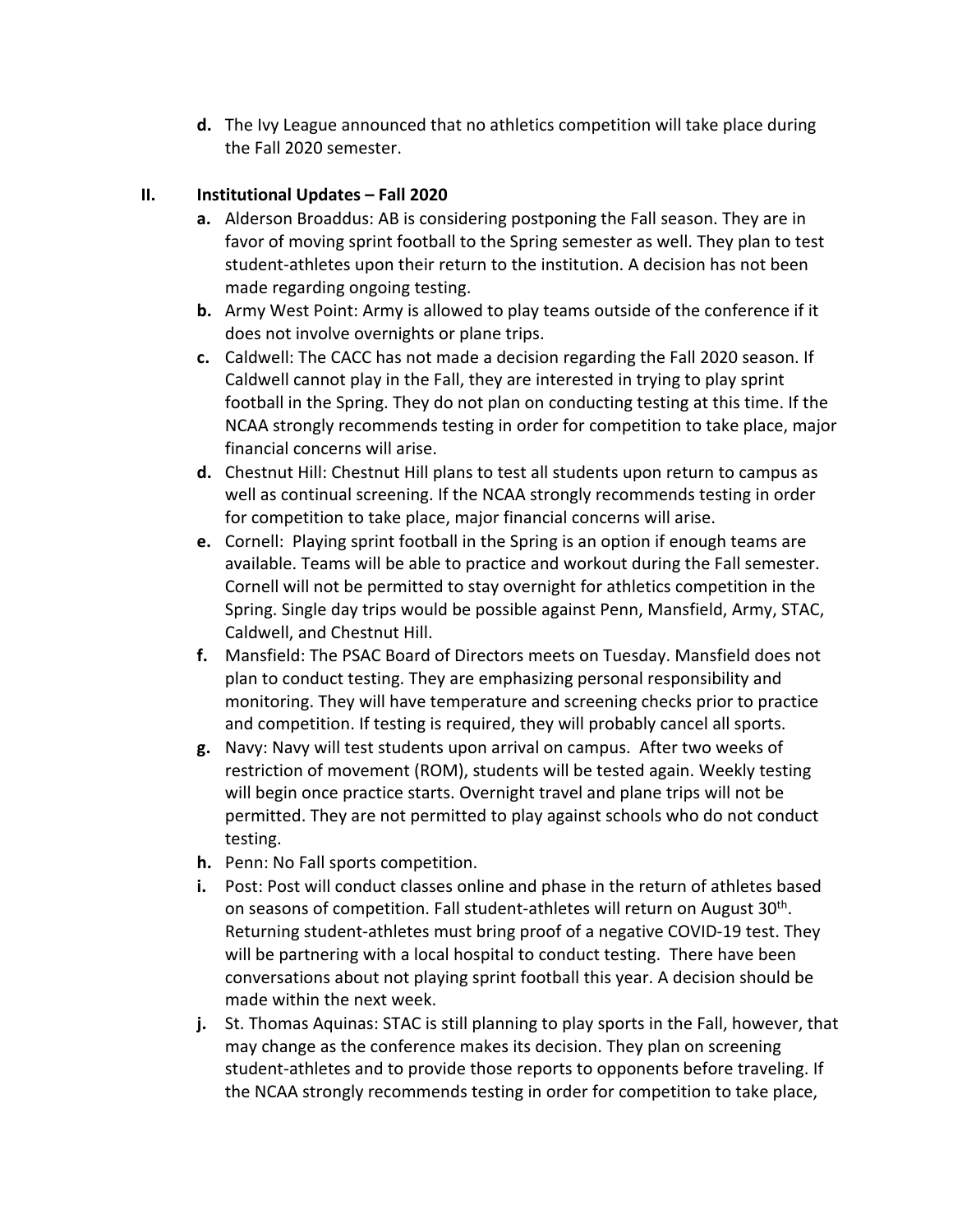major financial concerns will arise.

# **III. Additional Discussion**

- **a.** Other leagues and conferences may follow the direction of the Ivy League. Division II has had ongoing discussions about pushing Fall sports to the Spring.
	- **i.** Caldwell prefers moving football to the Spring rather than canceling the season altogether. It is important to play a season for retention reasons.
	- **ii.** Mansfield is prepared to move forward with a Spring season if their BOD makes the same decision for other sports. Limited facilities and staffing will pose major challenges. Mansfield would not participate if COVID-19 is still a major issue in the Spring.
	- **iii.** Chestnut Hill will do everything they can to allow all teams to participate in the Spring.
	- **iv.** The ECC, NE10, and PSAC will likely move Fall sports to the Spring. The MEC has a call today.
	- **v.** No school stated opposition to pursuing a Spring season for sprint football.
- **b.** Testing
	- **i.** Army West Point will likely conduct initial testing and screening.
	- **ii.** Patriot League teams will only be permitted to compete against institutions that conduct testing. Athletic Training protocol will need to be implemented as well.
	- **iii.** If only initial testing is required for sprint football student-athletes, it may be more feasible for league members from a financial standpoint. If the season is moved to the Spring, the initial testing would then take place once students return for the Spring semester.
- **c.** Significant Playing Opportunity
	- **i.** Army West Point and Navy agree that seven games should be played if the season is moved to the Spring and a vaccine is available. Penn agrees as well but has concerns regarding facility availability in the Spring.
	- **ii.** Games may need to be played midweek rather than only on Fridays and Saturdays. The season could begin in March and wrap up by May  $1<sup>st</sup>$  with the championship. Neutral sites may need to be used during the season if there are facility conflicts.
	- iii. STAC's last day of finals is May 7<sup>th</sup>.
	- **iv.** Schools may be eliminating the spring break period. Academic calendars for the Spring semester may be altered as well.
	- **v.** Cornell will stagger which classes are on campus each semester (ie. freshmen and sophomores in the Fall semester).
- **d.** Decision Making Timelines
	- **i.** The PSAC Board of Directors meets on Tuesday.
	- **ii.** The CACC Presidents Council meets tomorrow.
	- **iii.** The ECC should have a decision within the week.